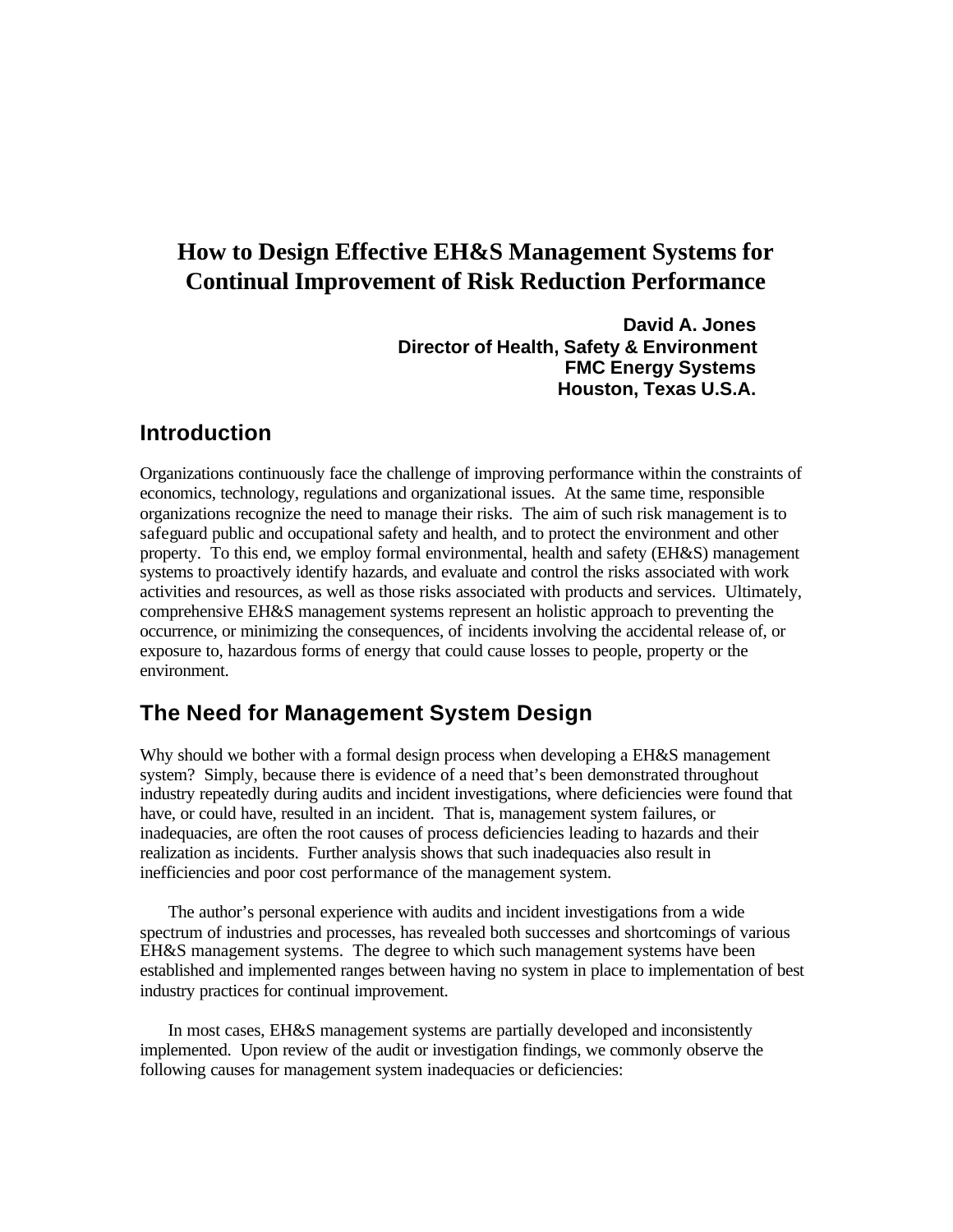- A lack of understanding of the intent of the requirements;
- A lack of appreciation that existing performance-based regulations and industry standards represent only a partial set of requirements for an effective EH&S management system.
- A practice of jumping into "doing" activities and "developing" documentation without designing a management system for proper implementation and control;
- Managing the EH&S efforts for each element autonomously, without coordination or integration with other elements;

 Each of the above situations can be remedied through a better understanding and application of a design process for the management system. In the past decade or so, we have seen proactive organizations which have begun to take a less reactive approach to controlling quality, and are now focusing on designing or "building in" quality from the beginning, i.e. before the product is produced. This applies not only to products, but also to the design of management systems which are responsible for ensuring the product's performance.

 To accomplish our EH&S performance objectives, we need a well-designed EH&S management system to plan, organize, implement and control the quality of all the necessary activities and resources of the industrial process. The key to the effectiveness of an EH&S management system is its *design*. All too often, we give little or no attention to designing an EH&S management system before we spend valuable resources on its development and implementation. It is not surprising then that incidents continue to occur primarily as the result of failures attributed to inadequately designed management systems.

 Unless an EH&S management system is properly designed, we can have no assurance that EH&S performance objectives will be met. Proper design addresses the requirements for and interrelationships of all work activities and resources required to accomplish desired performance objectives. Once implemented, a well-designed EH&S management system provides the mechanism for measuring and continually improving risk reduction performance.

## **Processes**

## Process and System Approaches

During the past few decades, the world has experienced a dramatic shift in the way business is managed. Advances in quality management principles and their application have risen to the challenge of meeting the demands for global competition. Quality management standards have built upon the practical application of engineering systems principles to business management, begun during the early space and computer ages of the 1960s, 1970s, and 1980s. In his "Fourteen Points", Dr. W. Edwards Deming pointed out that it is management's responsibility to work continually on improving every process in both the engineering system and the management system [MacDonald].

 Eight total quality management principles are described in the recently revised ISO 9000 family of standards [ISO 9000]:

- 1. Customer focus
- 2. Leadership
- 3. Involvement of people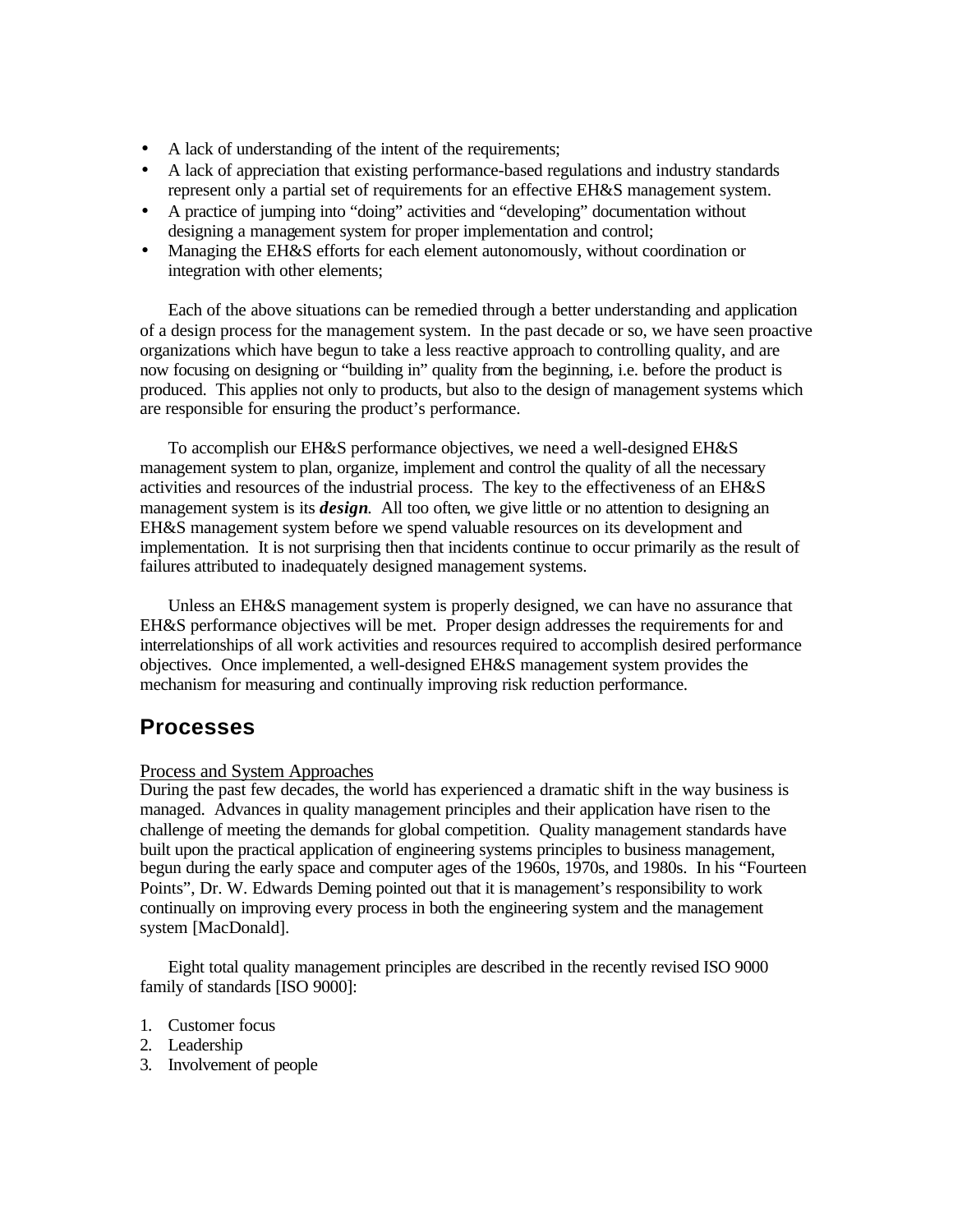- 4. Process approach
- 5. System approach to management
- 6. Continual improvement
- 7. Factual approach to decision making
- 8. Mutually beneficial supplier relationships

 Although each of these have application to EH&S management systems, we will focus on the following two for this paper [ISO 9000]:

- Process Approach A desired result is achieved more efficiently when activities and related resources are managed as a process.
- System Approach to Management Identifying, understanding and managing interrelated processes as a system contributes to the organization's effectiveness and efficiency in achieving its objectives.

 The following three terms will also help us in our discussions of management system design [ISO 9000]:

- process set of interrelated or interacting activities which transforms input into output. note 1: inputs to a process are generally outputs of other processes.
	- note 2: processes in an organization are generally planned and carried out under controlled conditions to add value.
- system set of interrelated or interfacing elements.
- management system system to establish policy and objectives and to achieve those objectives.

 The process approach requires an organization to identify, implement, manage and continually improve the effectiveness of the processes that are necessary for the management system, and to manage the interactions of these processes in order to achieve the organization's objectives. This includes process activities for planning, allocation of resources, management review, product design and development, monitoring, training, maintenance, etc.

 Recent guidelines, specifications and international standards have applied the same process/ system approach to management systems for both occupational health and safety (OH&S) and environmental:

- OSH management system a set of interrelated or interacting elements to establish OSH policy and objectives, and to achieve those objectives [ILO/OSH 2001].
- OH&S management system part of the overall management system that facilitates the management of the OH&S risks associated with the business of the organization. This includes the organizational structure, planning activities, responsibilities, practices, procedures, processes and resources for developing, implementing, achieving, reviewing and maintaining the organization's OH&S policy [BSI/OHSAS 18001].
- environmental management system part of the overall management system that includes organizational structure, planning activities, responsibilities, practices, procedures, processes and resources for developing, implementing, achieving, reviewing and maintaining the environmental policy [ISO 14001].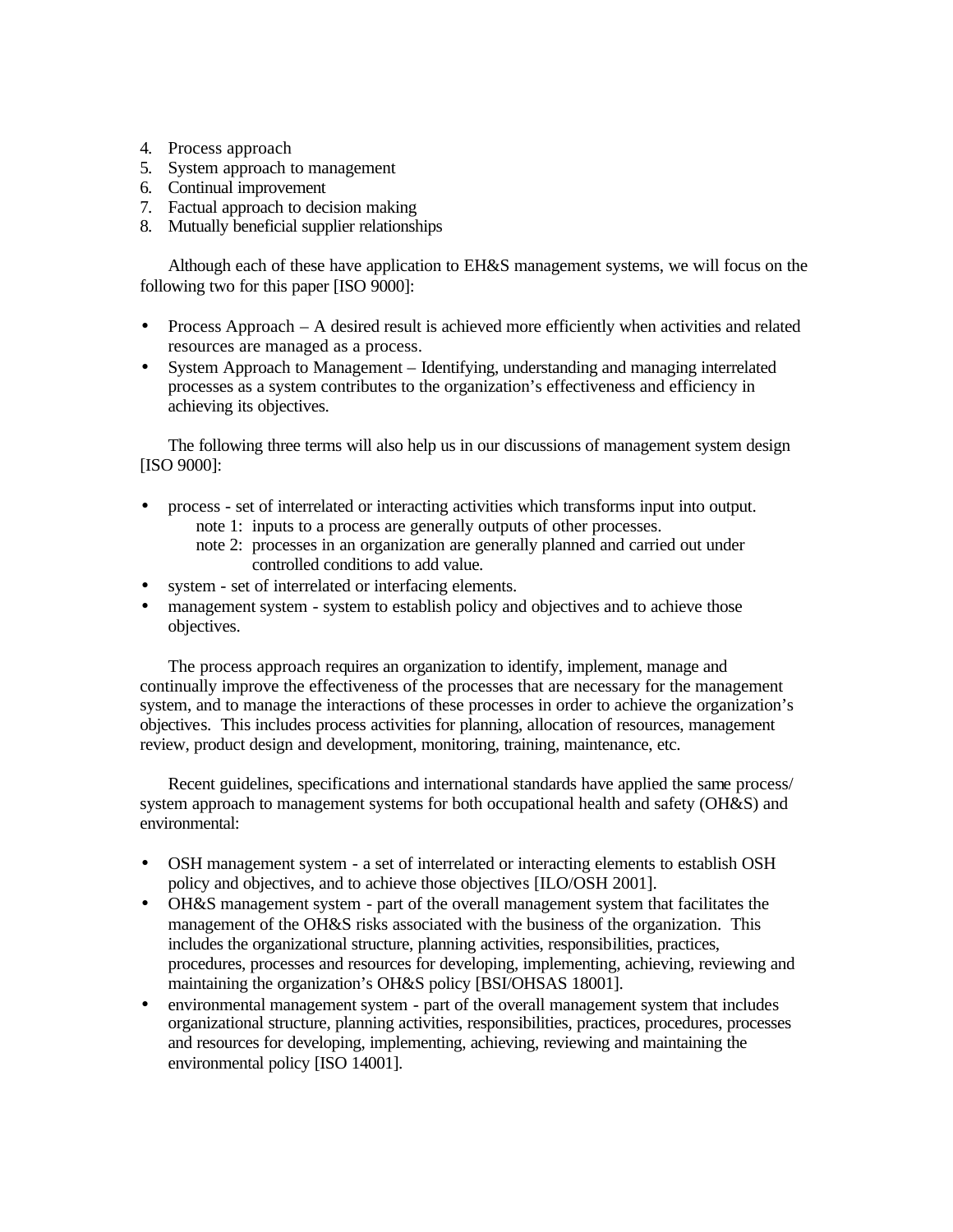Implicit in the process/system approach for quality and EH&S management systems is the concept of the "Plan-Do-Check-Act" (PDCA) cycle for continual improvement, popularized by Deming. The four PDCA steps include:

- Plan establish the objectives and processes necessary to deliver results in accordance with customer requirements and the organization's policies;
- Do implement the processes;
- Check monitor and measure processes and product against policies, objectives and requirements for the product and report the results;
- Act take actions to continually improve process performance.

 The PDCA cycle can be applied at a high level of the management system for strategic processes, as well as at deeper levels of each individual process and their components. We'll look at these PDCA cycles later, where we'll see that designing a management system is actually the process of identifying and understanding how all the processes interrelate and how they interface with all levels of the organization.

#### The Generic Process

Returning to quality management terminology, a *process* is a set of interrelated resources and activities which transform inputs into outputs (see Exhibit 1). From this definition, all valueadding processes can be described, although some processes may involve a transaction or transportation rather than a transformation. Any industrial process, business process, or management process involves defined work activities which utilize resources to produce an output or result, whether as a product or service, external or internal to the organization.

 Work activities in the process include: *managing* the work, *performing* the work, and *verifying* the work. Resources in the process include: *human* resources (including employees, contractors, suppliers), *information* resources (information/data, methodology, technology); and *physical* resources (facilities, equipment, materials, energy).

#### Industrial Processes

For much of industry, the concept of the process is the core business, with outputs in the form of processed materials or products. Some industrial processes involve traditional manufacturing (e.g. engineered systems, equipment), while others may include the production and processing of natural resources (e.g. oil and gas). For example, in the chemical process industry, we refer to various unit operations as *the process*. Typically, process inputs as raw materials are transformed or processed into finished products, or chemicals. The resources include: process operators, process technology and process equipment based on a process design, process information and data for process control, and so on. The general activities included in the chemical process are broadly described by the U.S. Occupational Safety and Health Administration's definition of *process* in its Process Safety Management Standard: "any activity involving a highly hazardous chemical including any use, storage, manufacturing, handling, or the on-site movement of such chemicals, or combination of these activities" [OSHA]. In addition, various auxiliary processes are required to support the chemical process. These typically include: quality assurance, inspection and testing, maintenance, and technical services.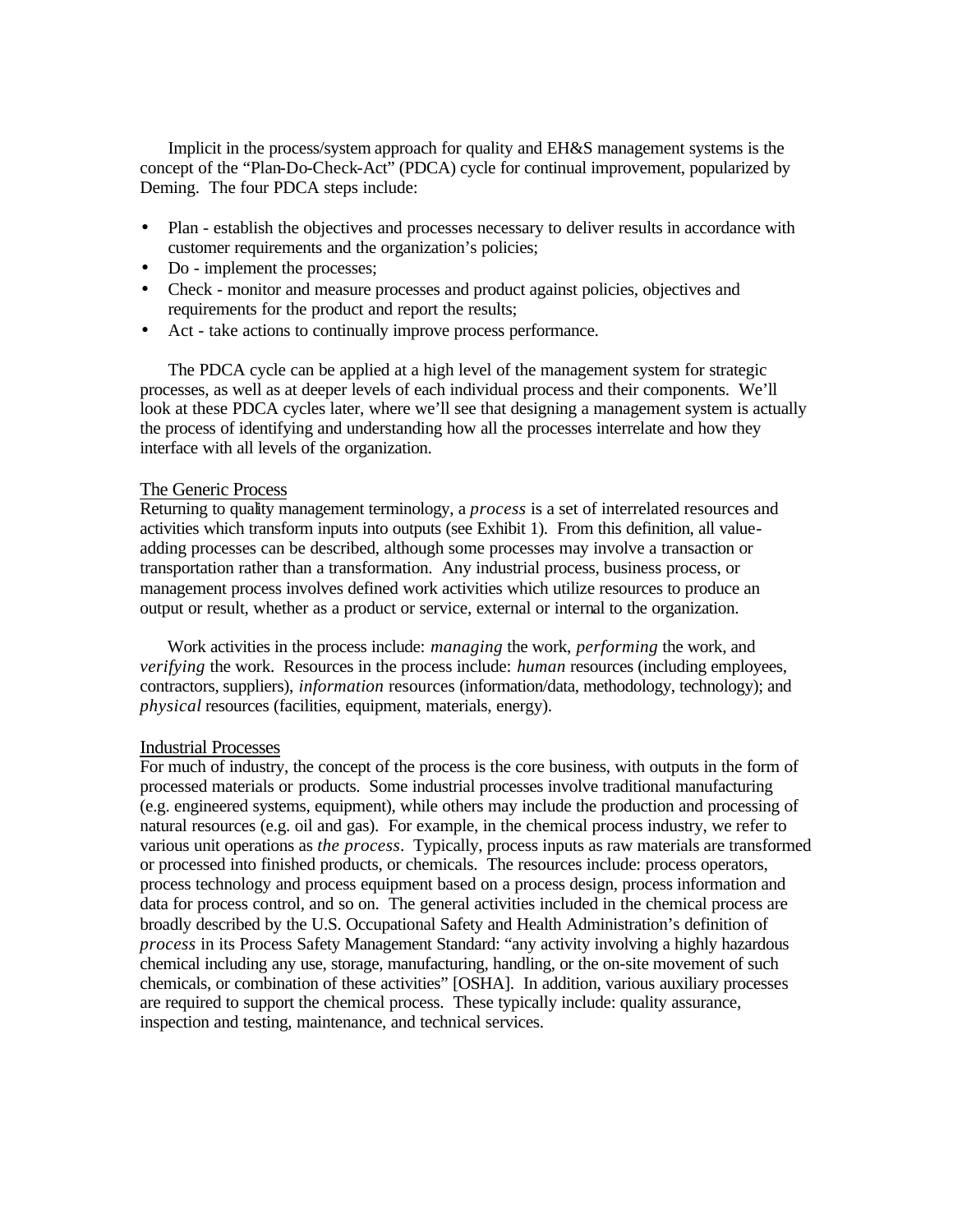We've learned from experience that the sources of risks in an industrial process include not only the hazards from inputs and outputs, as raw materials and products, but also the hazards associated with many of the resources and work activities within the process [Jones]. To manage the risks of the process, we must manage the risks associated with each resource and activity. Managing these risks becomes a matter of managing the quality of these resources and work activities [Jones]. Thus, we see the need for *management processes* to support the industrial process in order to achieve EH&S performance objectives for risk reduction.

#### Management Processes

Like any other process, the *management process* involves the transformation of inputs into outputs, using a set of interrelated resources and activities. Here, the work activities include the four fundamental management functions of planning, organizing, implementing and controlling. The resources required depend on the type of process, but typically include the same three categories previously discussed: human, information, physical. In most cases, some of these resources, such as management tools, management information, and management methods, are themselves products or services, which in turn are the output of other processes which generated them. While the development of some of these resources can be achieved through one-time projects, others are more critical and their quality deserve to be managed in a more formal manner and on a continual basis.

 Next, we'll see that the *management system*, incorporating various interrelated management processes, is in fact a comprehensive and complex product itself (resulting from a design process), which must be properly designed and maintained in order to ensure its effective implementation.

## **MANAGEMENT SYSTEMS**

Lets' describe what a *management system* is and what it is intended to do. Then we'll address the application of management systems to managing the EH&S risks to people, property and the environment.

#### Design Function

Borrowing from the definitions presented earlier, a management system can considered as an organized arrangement of the organizational structure, responsibilities, resources and activities comprising a complex set of interrelated management processes for developing, implementing, achieving, reviewing and maintaining the organization's policy in order to achieve certain performance objectives; whether for product quality, EH&S performance, or other business performance measures.

 An organized arrangement implies *design* through a particular structure, pattern and order. Without an organized system for managing all of the resources and activities of an industrial process, its operation could not be carried out effectively, nor safely. Thus, a management system is intended to be used as a comprehensive management tool to assist in the planned execution of work through utilization of resources to achieve process objectives. Management systems should therefore be designed to set policy, to provide direction, to facilitate communication, to coordinate work activities, to serve as a depository for relevant documents and records, and to measure and control performance.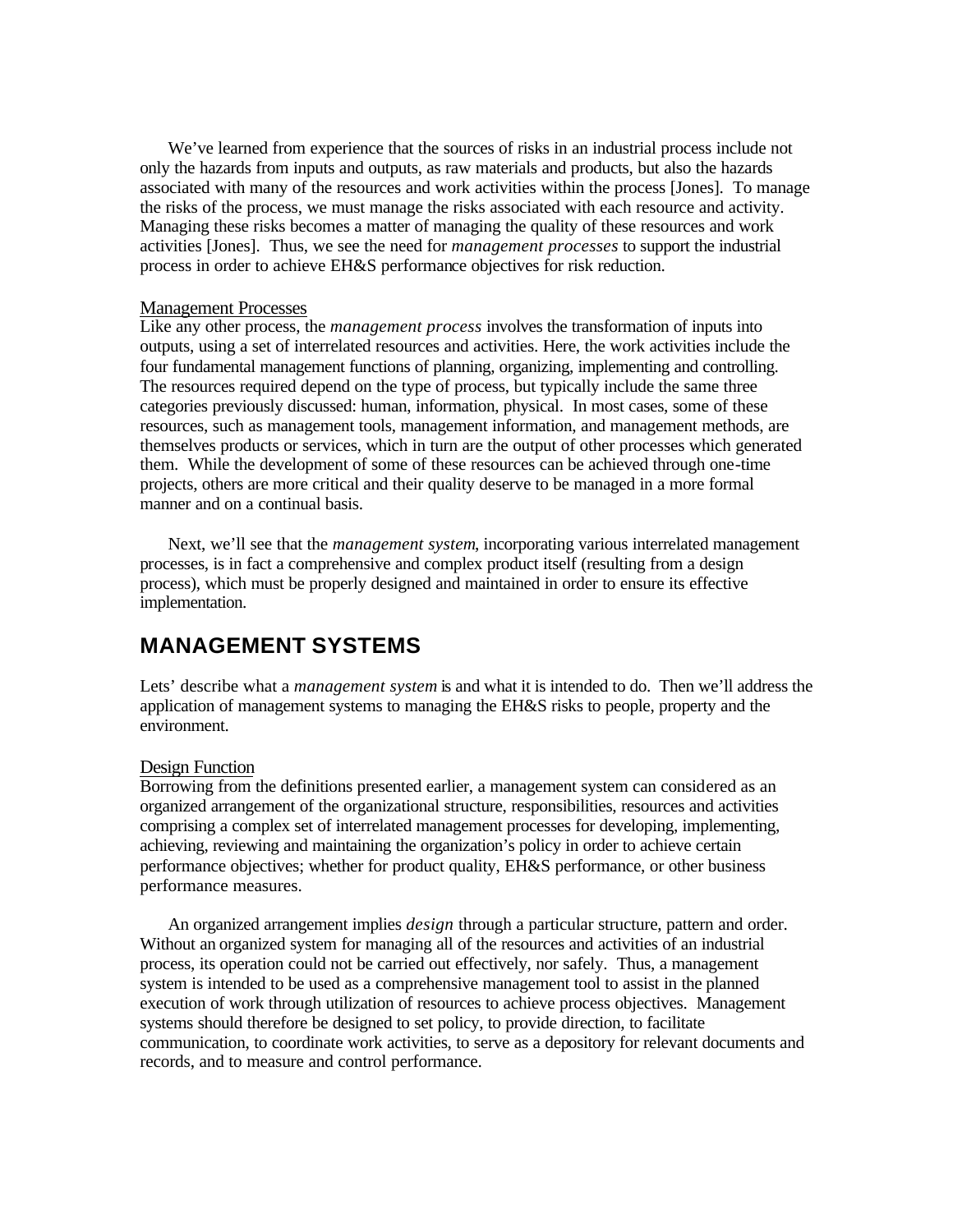To this end, a developed management system itself must raise and answer the following questions for each individual management process: Who performs what activities with what resources? When or how often? Where? How? and Why? Documenting these answers results in an integrated set of policies, strategies, plans, programs, standards, specifications, procedures, work instructions, and other management system components, entities [Jones].

#### Key Design Features

Now let's turn our attention to managing the risks associated with the hazards of industrial processes. Formal EH&S management systems are employed to manage to a tolerable level, the risks associated with the hazards of each resource and work activity within a process, as well as the inputs and outputs (products) from the process. For example, the Center for Chemical Process Safety (CCPS) defines process safety management (PSM) as "the application of management systems to the identification, understanding, and control of process hazards to prevent process-related incidents and injuries" [CCPS]. Furthermore, "process safety management systems are comprehensive sets of policies, procedures, and practices *designed* [emphasis added] to ensure that barriers to episodic incidents are in place, in use, and effective" [CCPS].

 What are some of the key design features of an effective EH&S management system? Welldesigned EH&S management systems are characteristically: *holistic* in form; *integrated* in function; *formally documented* in content.

With stated requirements defined by various regulations and industry standards, EH&S management systems represent a *holistic* approach for preventing the occurrence, or minimizing the consequences, of incidents involving the accidental release of, or exposure to, hazardous forms of energy that cause losses to people, property or the environment. That is, they are comprehensive in addressing all the hazards (i.e. the sources of risks) and the means for controlling them, including the quality of resources and the work activities. Unfortunately, the requirements stated by performance-based regulations and standards do not provide answers to all the questions needed to define and document the design for such management systems. Therefore, before such EH&S management systems can be effectively implemented, all of the stated and implied requirements for must be defined and incorporated into the management system as a design objective.

 Another feature is that management system elements should be *integrated*. That is, each management process in some way interrelates to others. Even if the work is carried out autonomously in a particular process, it will undoubtedly have the potential to impact other processes. Thus, properly integrating these processes is another design objective.

 Finally, as previously discussed, a well-design management system is most often *formally documented*. That is, the format, function, and control of policies, procedures, and work instructions tend to be more standardized and are more often based on sound quality management principles (e.g. ISO 9001). For this reason, many organizations have seen the benefits of integrating their management systems for quality and EH&S.

#### Key Design Elements

Previous in-depth analysis of EH&S management systems shows that comprehensive performance-based standards address the following key elements [Jones]: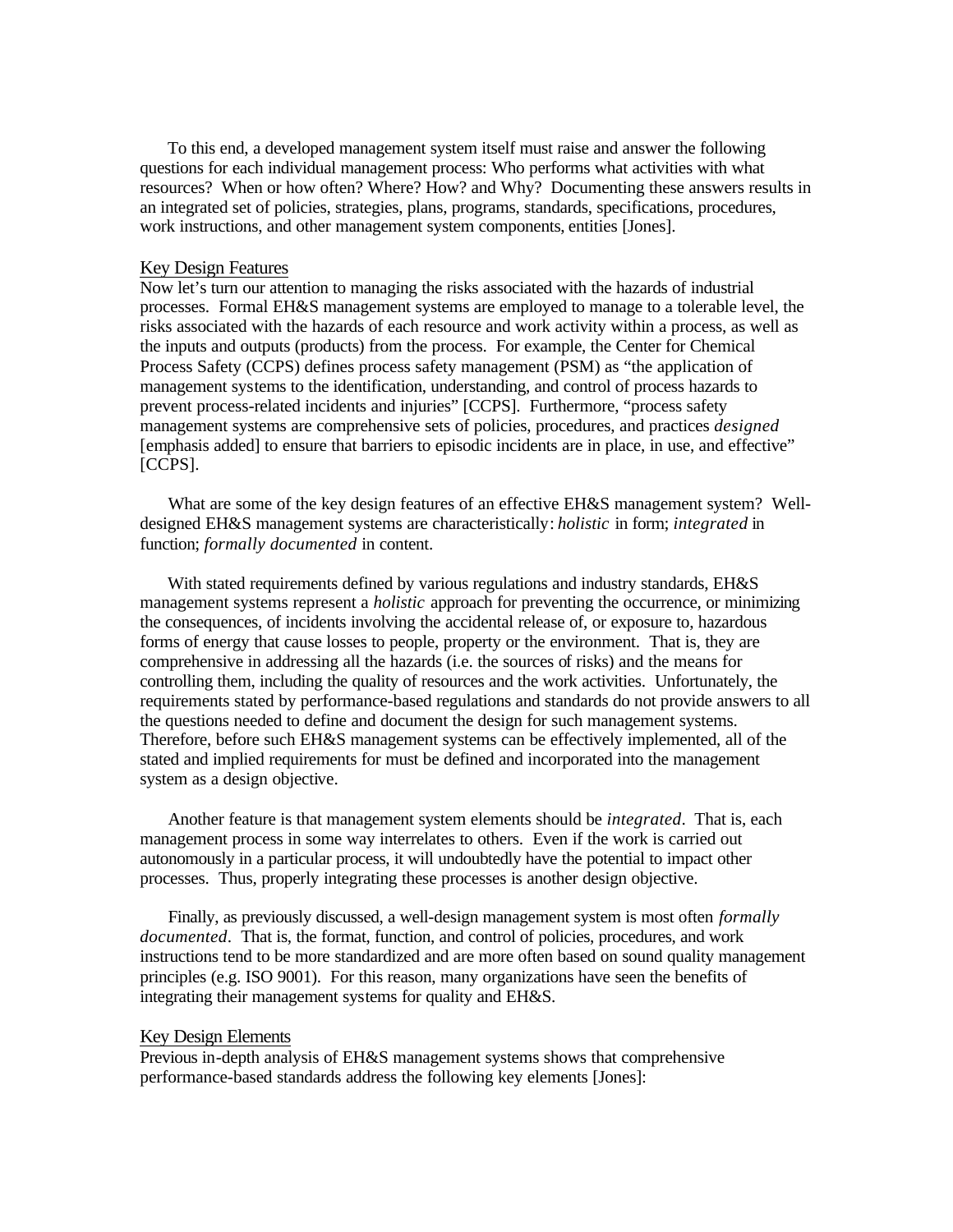- Resources of the industrial process (e.g. training of personnel, development of process information);
- Activities of the process (e.g. operation of equipment, maintenance of equipment);
- Risk management activities (e.g. hazard identification, emergency response, incident investigation);
- EH&S management system support activities (e.g. management of change, auditing).

 More recently, the International Labor Organization (ILO) has published its Guidelines on Occupational Safety and Health Management Systems (ILO-OSH 2001) based on identifying common key elements from an extensive review of several existing international guidance documents for the establishment and implementation of effective occupational safety and health management systems [ILO/OSH 2001].

 Using the Deming PDCA cycle model, a comparison of the key elements for selected EH&S management system models is presented in Table 1. How these elements are organized and the terms used for such elements differs slightly between models. Combining the best of several industry models, we have chosen a hybrid model for this paper.

| <b>Cycle Step</b> | <b>ILO-OSH 2001</b>            | <b>OHSAS 18001</b>                        | <b>ISO 14001</b>                          | <b>Hybrid Model</b>            |
|-------------------|--------------------------------|-------------------------------------------|-------------------------------------------|--------------------------------|
| Plan              | Policy,                        | OH&S Policy,                              | Environmental                             | Planning $&$                   |
|                   | Organizing                     | Planning                                  | Planning                                  | Organizing                     |
| Do                | Planning $&$<br>Implementation | Implementation<br>& Operation             | Implementation<br>& Operation             | Implementing<br>$&$ Performing |
| Check             | Evaluation                     | Checking $\&$<br><b>Corrective Action</b> | Checking $\&$<br><b>Corrective Action</b> | Measuring $&$<br>Evaluating    |
| Act               | Action for<br>Improvement      | Management<br>Review                      | Management<br>Review                      | Reviewing &<br>Improving       |

#### **Table 1. Key elements for selected EH&S management system models are compared.**

 At a high level, the four key elements are processes of the PDCA cycle, each having their own products, or results, that are interrelated; namely: plans for improvement, changes to processes, performance results, and actions for further change (see Exhibit 2). Within each of these four key processes of the PDCA cycle lies another set of PDCA processes for managing EH&S performance, as we will address in a later section.

#### Design Basis

What is the basis then for the quality design of EH&S management systems? While several standards, as well as some regulations, define certain requirements for EH&S management system activities and components, they do not give detailed specifications for their design, leaving organizations to determine how best to meet such requirements.

For example, OHSAS 18001 states that it "...gives requirements for an occupational health and safety (OH&S) management system…" but goes to say that it "…does not state specific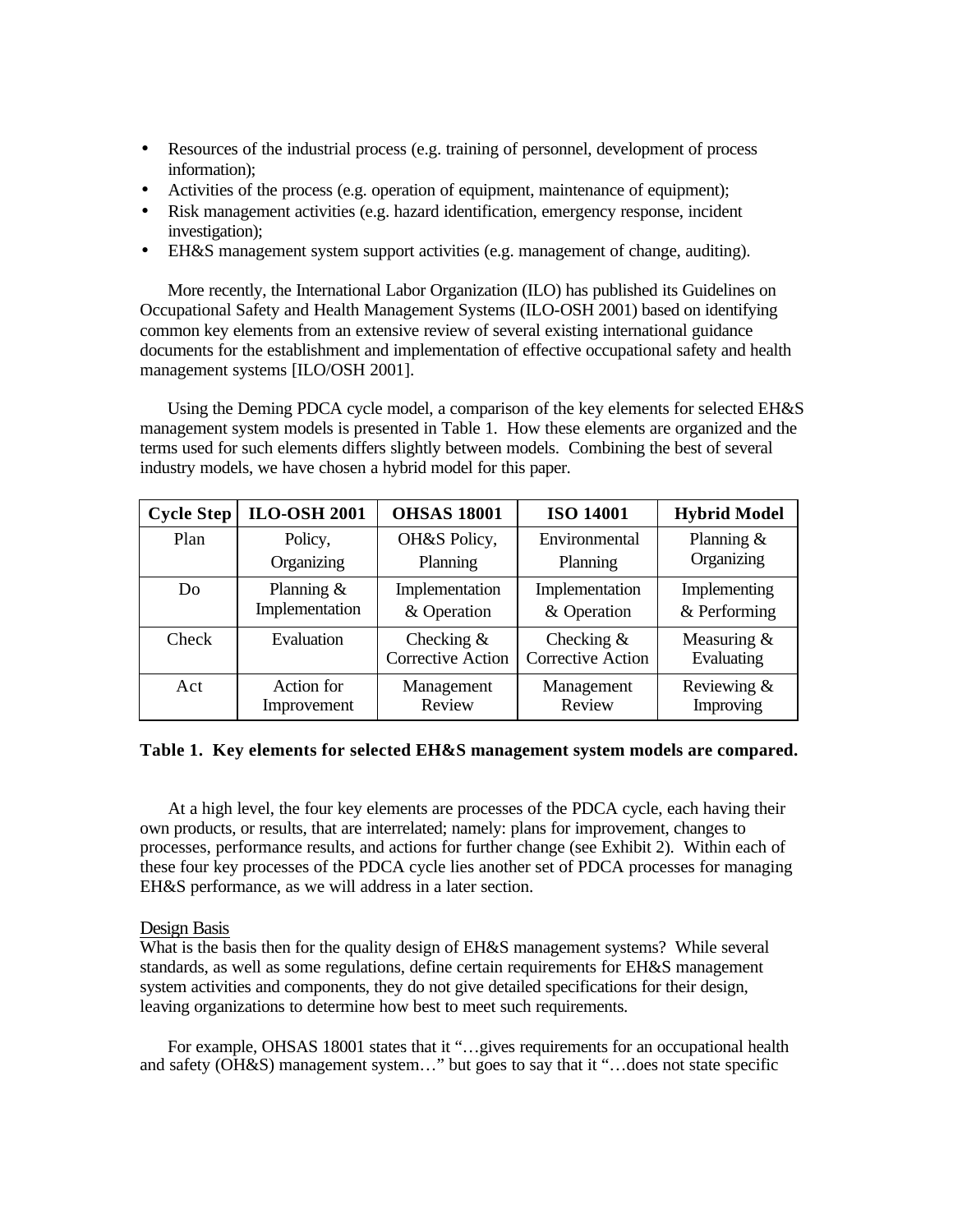OH&S performance criteria, nor does it give detailed specifications for the design of a management system" [BSI/OHSAS 18001]. At a more detailed level, OHSAS 18002 does "... describe the intent, typical inputs, processes and typical outputs, against each requirement of OHSAS 18001 [BSI/OHSAS 18002].

 This is understandable, since organizations and their needs vary widely, and there is can be no "one-model-fits-all" approach. Therefore, to assist EH&S professionals in this effort, a methodology is presented below to describe the process for planning and developing the design of an EH&S management system.

# **DESIGN PROCESS**

Referring again to the process/system approach, the proposed design methodology addresses identifying customers (i.e. all stakeholders) and their stated and implied needs, and translating these needs into a set of requirements for developing the management system as a work product in its own right.

## Life Cycle Concept

As previously discussed, every industrial process is comprised of various components or entities, as inputs, outputs, resources and activities. Examples include: people, products, programs, plans, systems, reports, records, information, materials, equipment. Each of these have certain quality characteristics and to some degree each contributes to the total risk of operating the industrial process. In most cases, these entities have their own life cycle, during which their quality may vary, thereby contributing to more or less risk. During its life cycle, an entity may progress through some, if not all, of the following phases: conception, design, development, implementation (operation), maintenance, and demise. Proactively managing the quality of these entities, especially as process resources, throughout their life cycles allows us to either eliminate or minimize risks entering into or created within the process [Jones].

 Supporting the industrial process are all the management processes that comprise the EH&S management system. The EH&S management system as a quality product has its own life cycle that follows the PDCA model in ISO 9001:

- Plan Resource Management
- Do Product Realization
- Check Measurement, Analysis and Improvement
- Act Management Responsibility

 In this paper, we will focus on the design and development aspects of the product realization process for the EH&S management system.

### Design Benefits

Now let's turn our attention to some of the specific benefits of carrying out the design function. A properly designed management system provides a documented:

• Basis for ensuring that performance objectives are translated into a set of requirements, or a design specification.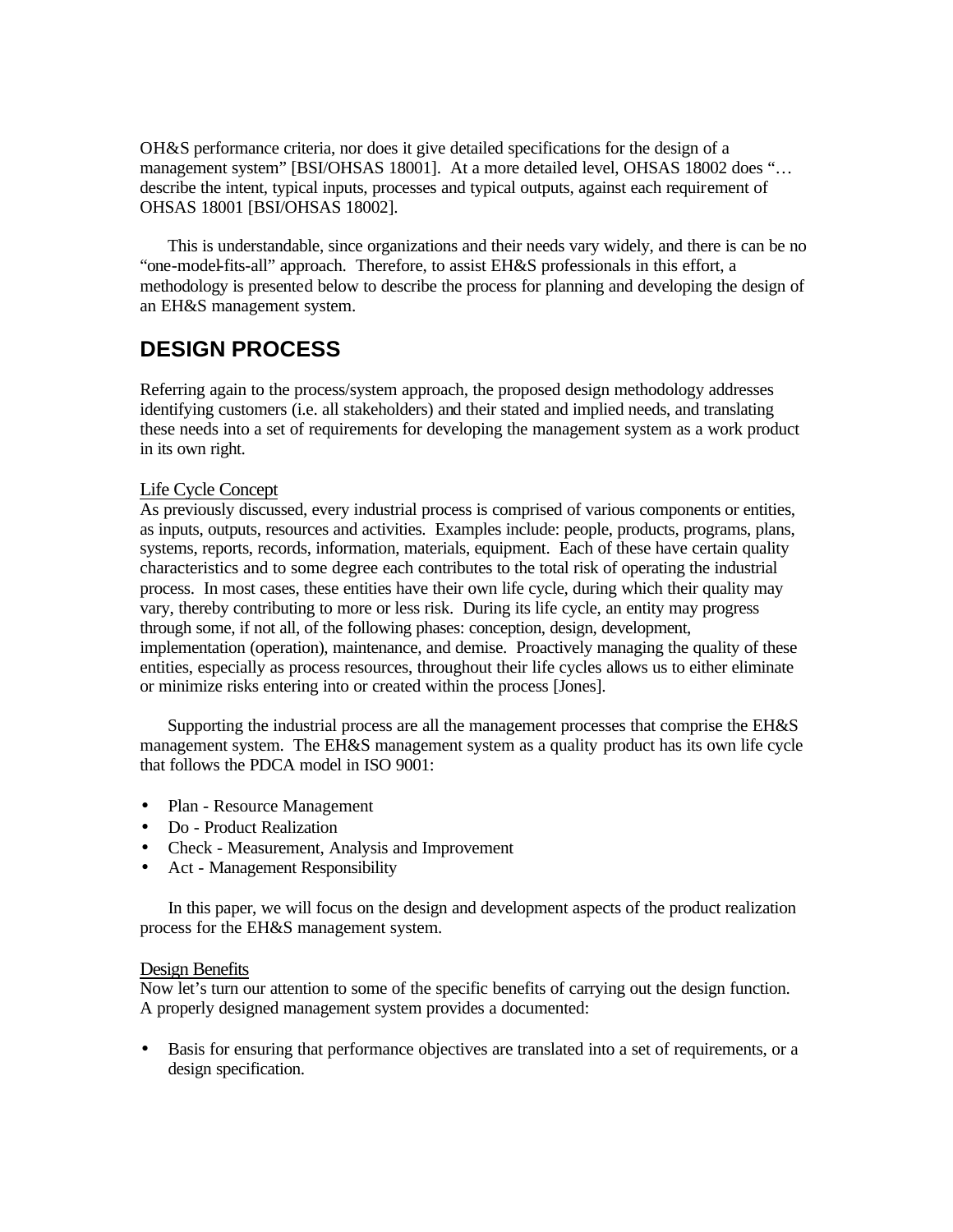- Reference for critically reviewing the design of the management system (e.g. functionality, compliance, effectiveness). Such verification and validation reviews can be carried out during various phases of the management system's life cycle: before it is developed, after it is developed, and once it has been implemented.
- Means for communicating and training for understanding answers to the questions of who, what, when or how often, where, and why, during its implementation.
- Mechanism for controlling changes to the management system itself, either as a result of corrective action resulting from management system failures, or from continually improving its effectiveness as a preventive means. As changes occur (e.g. in objectives, regulatory or other requirements, methodologies, technologies, organization, equipment), the management system must adapt to the changes in a controlled manner.
- Template for future management systems in other locations or applications.

 A well-designed management system provides a documented record of knowledge and experience for continual reference. With this background, let's proceed with how to develop the design of a management system.

#### Design Approach

What is interesting to note is that *designing* is actually a process itself. Let's walk through the steps of designing a management system:

- 1. Identify Output what do I produce?
- 2. Identify Customers for whom do I produce it?
- 3. Identify Customer Requirements what are the requirements: needs, wants, expectations?
- 4. Translate Requirements into Specifications what do the requirements mean to me?
- 5. Identify Steps in Process how will I make it?
- 6. Select Measurements how will I know I am succeeding?
- 7. Determine Process Capability will this work process enable me to produce an output that fulfills requirements?
- 8. Evaluate Results are changes required in the process and where are additional opportunities for quality improvement?
- 9. Recycle how could this output be produced more efficiently?

 To demonstrate the application of this design process to EH&S management systems, let's use the some of the requirements of OHSAS 18001 as a basis.

### Step 1 - Identify Output

Ultimately, the EH&S management system can be considered a product. Practically, it is made up of various processes, each of which are work products to be integrated into the overall system. Therefore, the design task is both to design individual work processes, then integrate them into an overall system through their inputs and outputs.

 Returning again to the PDCA cycle of Exhibit 2, we can see that managing EH&S risks at a high level involves managing process changes to continually improve EH&S performance. In fact, this PDCA cycle has three dimensions, since we typically focus on EH&S performance at three critical stages of incidents. First, we manage EH&S performance *before* incidents occur using a hazard identification and risk assessment process in order to prevent incidents. Second,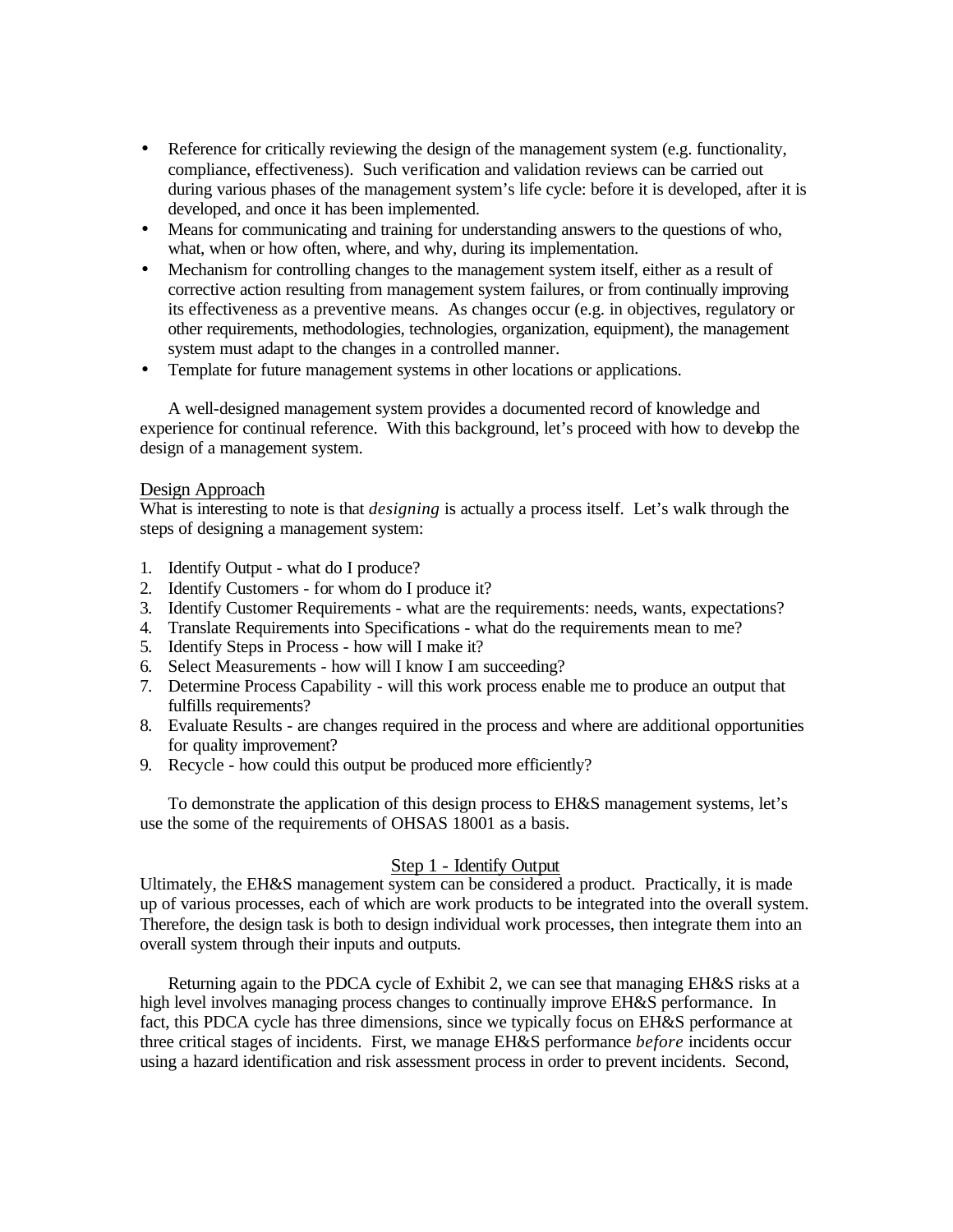we manage EH&S performance *during* incidents using an emergency response process with the objective of minimizing the consequences of the event. Third, we manage EH&S performance *after* incidents using an incident investigation process to prevent recurrence. Thus, hazards and risks, emergencies, and incidents are three key entities (or process outputs) that we must manage through three life cycle processes within the EH&S management system.

 The PDCA cycle represents the continual improvement life cycle for any entity. Let's look at the *design intents* for each of the four processes within the PDCA cycle. Depending on the nature of the entity, the process activities may take on different terms that are familiar to EH&S practitioners.

- Plan Realization (of entity) to study and understand changes needed to improve any entity, then to develop plans and organize resources and activities to carry out actions involving such changes for improving the quality of processes, and hence performance results. Typical work activities may include the terms: allocating, acquiring, defining, developing, encouraging, establishing, gaining, identifying, planning, preparing, selecting, etc.
- Do Utilization (of entity) to implement plans for carrying out process improvement changes by utilizing the plans (or other entities) and organized resources and activities. Typical work activities may include the terms: accessing, controlling, demonstrating, deploying, effecting, employing, implementing, investigating, obtaining, responding to, utilizing, etc.
- Check Evaluation (of entity) to measure the effects of process changes on performance results, and to evaluate these results against defined criteria (e.g. policy, obje ctives, plans). Typical work activities may include the terms: analyzing, assessing, evaluating, measuring, monitoring, verifying, validating, etc.
- Act Improvement (of entity) to review performance results and determine the corrective and preventive actions (e.g. adopt, alter, or abort plans) involving changes to improve processes and hence performance results. Typical work activities may include the terms: reviewing, improving, etc.

 From OHSAS 18001, ISO 14001, ILO-OSH 2001, and similar standards and guidelines, we see a myriad of additional process entities (i.e. inputs, outputs, resources and activities) involved in managing EH&S performance. Typical EH&S entities include: management commitment, employee participation, hazards, risks, emergencies, incidents, plans, changes, performance results, corrective and preventive actions, policies, objectives, legal and other requirements, organizational structure, documents, programs, procedures, work instructions, communications, information, data, reports, records, methodologies, technologies, facilities, equipment, materials, energy, etc. In all cases, the aim of the EH&S management system is to manage the quality improvement of the various entities by identifying and correcting associated nonconformities.

 Let's look at the three higher level PDCA life cycles mentioned earlier for managing EH&S performance before, during and after an incident:

- Managing EH&S Hazards and Risks (see Exhibit 3);
- Managing EH&S Emergencies (see Exhibit 4);
- Managing EH&S Incidents (see Exhibit 5).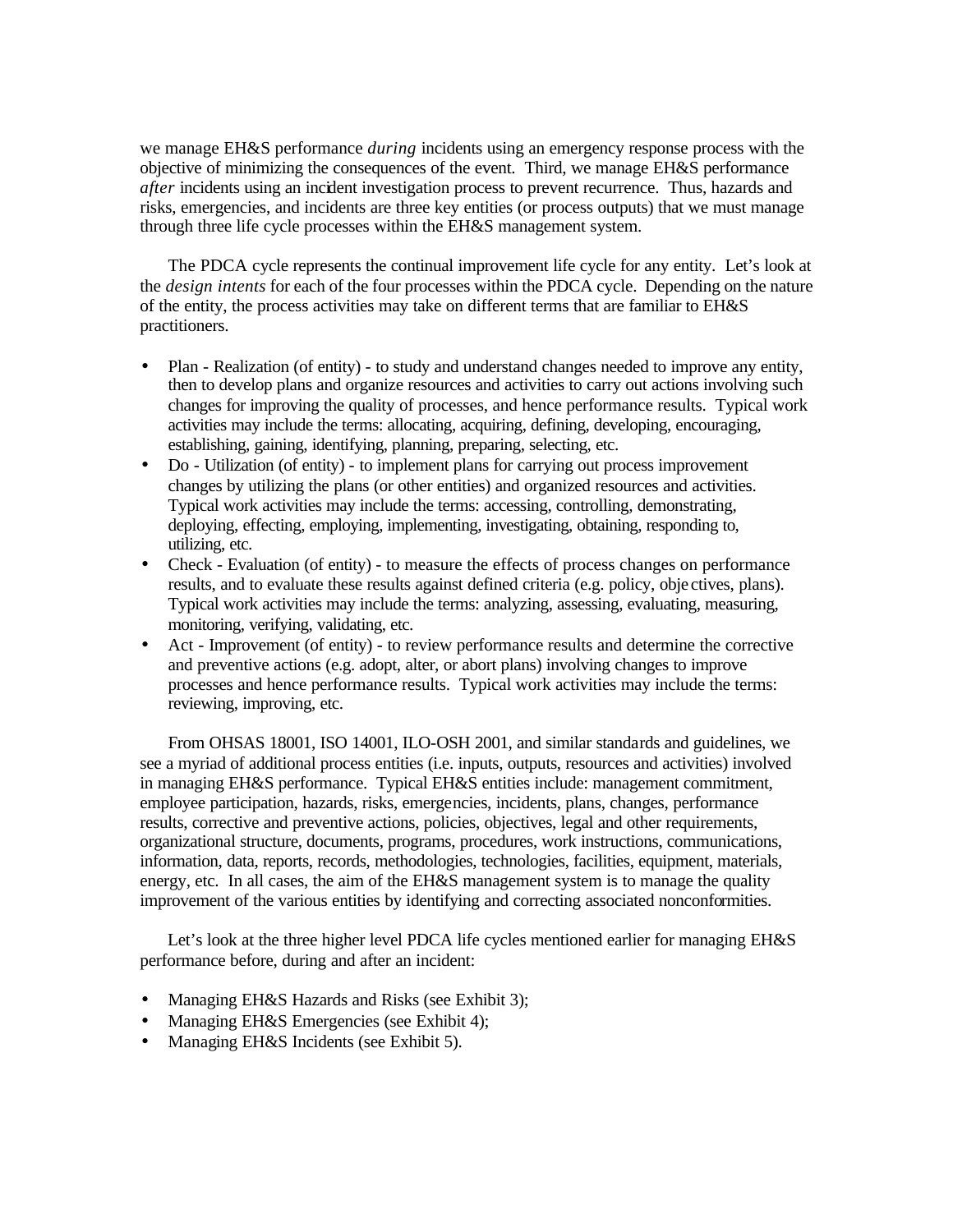In each of these life cycles, we see the same design structure and logical order of the four PDCA processes (with inputs and outputs) for the entity: realization, utilization, evaluation and improvement. At the next level of detail, we can take each of these four processes and expand them to their own PDCA life cycles to manage specific process outputs (i.e. products or results).

For example, the "Do" Process (Implementing & Performing) for EH&S Emergencies (see Exhibit 4) addresses the process of "responding to EH&S emergencies", with the process input defined as "anticipated emergencies" and the process output defined as "managed EH&S emergencies". Associated with this one process are several specific entities that must be managed; for example: an emergency response plan, an emergency response team, emergency response equipment, etc. These are all familiar and through experience, we know that the key to an effective response capability is the quality of the emergency response plan, the availability of qualified emergency personnel, the reliability of emergency equipment, the effectiveness of emergency communications, etc.

 Again, each of these entities must not only be identified during the design of the EH&S management system, but they themselves must be realized through some process and their quality requirements defined and managed. To achieve the quality required, we can apply the same quality management principles of the PDCA cycle for each and every entity.

Let's take the emergency response plan for example. This entity, or work product, must be developed before it can be utilized, or put into effect for real (or simulated) emergencies. Examining the "Plan" step above for "realization", we see that the emergency response plan requires a certain amount of planning (e.g. what types of emergencies are anticipated? what regulatory requirements exist?); organizing (e.g. who's responsible for developing the plan? who will approve the plan? when must the plan be completed?); developing (how will the plan be written? what will be the format for the plan?); checking (how will the plan be verified for accuracy? how will it be validated for use?).

 At first glance, the various levels of PDCA cycles may appear to be complex. However, this approach provides a logical, orderly, and systematic design for how all the various entities, or components, of the EH&S management system fit together. Without such structure, the task of defining all interrelated processes and other entities would be (an in practice is typically) very cumbersome. The degree to which these nested PDCA cycles are utilized depends of course on the criticality of the entity involved. Clearly, the level of depth for a simple record (e.g. training attendance sheet) does not warrant the same attention to its quality management as does critical safety equipment (e.g. emergency shutdown system).

 Therefore, the management system designer must apply judgment to the PDCA life cycle methodology. Nevertheless, as a design tool for understanding how one goes about creating an EH&S management system, the PDCA approach to defining the interrelationships of processes and managing its entities has proven to be a valid best industry practice.

 Keep in mind that whether or not you accept the formal PDCA approach as a design methodology, each of the hundreds of entities or work products (e.g. emergency response plan) still have a life cycle; and that life cycle must somehow be managed if we intend to attain, maintain, and improve on EH&S performance results.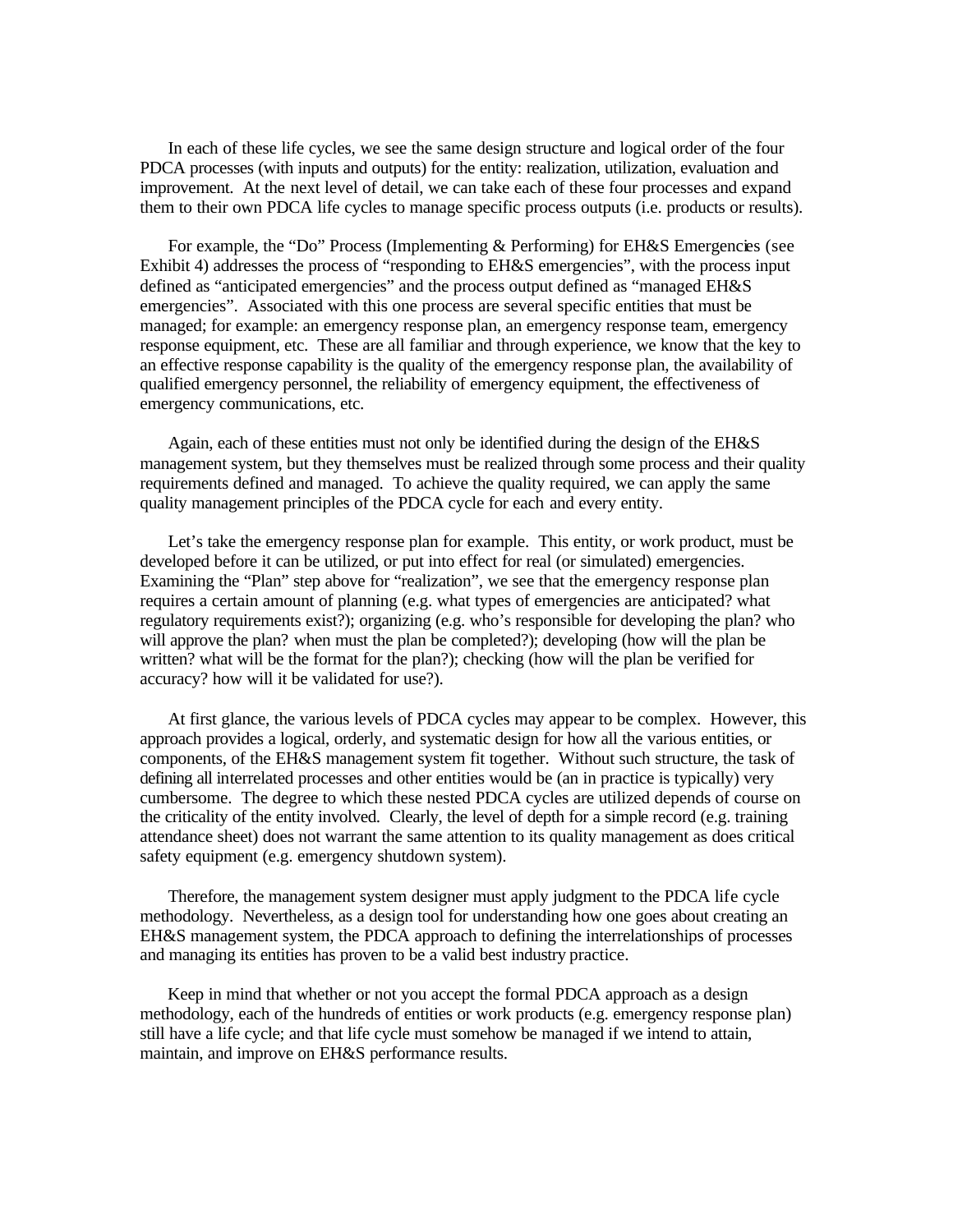The remainder of the steps in the design process are addressed for completeness, but in less detail, since the primary focus of this paper is on the first step – Identify Output.

### Step 2 - Identify Customers

Next, we need to determine who the customer is for each of the products (or services) that are derived from the various EH&S management system processes. In a broader sense, we need to determine who all the stakeholders are. They may include: the organization's customers, employees, subcontractors and suppliers, as well government authorities, and the public. Determining the stakeholders will depend on several factors affecting the scope of the EH&S management system; in particular, the extent to which the organization's hazards may pose risks to such stakeholders.

 Typically, each of the EH&S products and services has an ultimate customer, who establishes the requirements. Most often, this is the organization's management, a customer, or a regulator. Then, there is the end user of the product or service. These may be operators or maintenance personnel (who must use procedures and safe work practices), managers or supervisors (who must act on recommendations), contractors (who must adhere to safe work practices), and other departments such as purchasing, receiving, warehousing (who must follow quality assurance procedures for equipment, spare parts, materials).

 From OHSAS 18001/18002, we can see some of the customers who either establish requirements, or will use the products. For example, regulators and management may be the ultimate customers for developing emergency response plans, while emergency responders are the und users of these plans. Some of the elements, such as "Legal and Other Requirements", has multiple end users, since this information is to be used as an information source for various EH&S activities.

#### Step 3 - Identify Customer Requirements

As mentioned above, we are trying to meet the needs of two types of customers: the ultimate customer who is placing requirements on the product or service, and the end user who must use the product to meet specific EH&S objectives.

Before we examine some of these requirements, let's consider two types of requirements:

- *Stated requirements* are explicitly written and address either the requirement for a particular product, or they address one or more of the following questions: Who? What? When or how often? Where? How? and Why? An example would be the requirement to develop written operating procedures that address safe work practices such as confined space entry. In this case, the requirements address both the product itself and specific content.
- *Implied requirements* are derived from the need implied by a stated requirement. For example, the stated requirement to provide operator training implies the need for some type of training program or process that may utilize training instructors, training materials, and training facilities. These implied requirements are in fact representative of performancebased regulations and industry standards. That is, while they state, for example, that training must be provided, they do not state how to accomplish it, either in terms of the resources or the activities.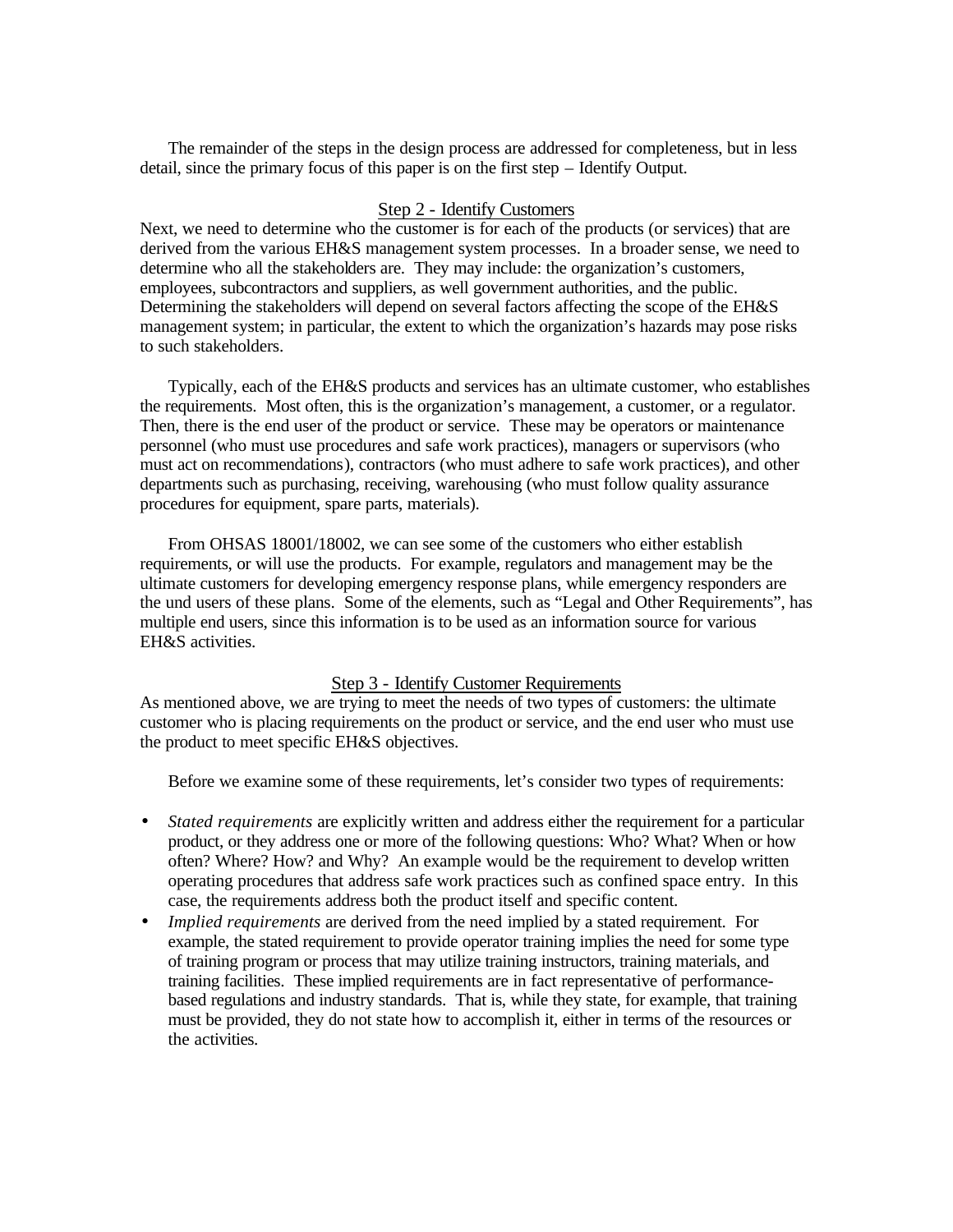Another example of an implied requirement is that which addresses commonly accepted quality characteristics such as: correctness, timeliness, suitability, etc. Because such requirements are often implied, they are not always recognized or acknowledged as being part of the design of a management system. In fact, because many requirements are implied, they are often overlooked or neglected; or often ignored because to some they appear to be obvious, or to others they appear to go "beyond" the minimum stated requirements. However, we must recognize that requirements from such performance-based regulations or standards are not intended to be prescriptive. Nevertheless, to fulfill the stated requirements (and to achieve the overall intent or desired performance result once the management system is implemented), implied requirements must be identified up front and translated into part of the design specification.

 Now let's examine some of the requirements for both the ultimate customer and the end user. For hazard identification, various regulations and standards state that all hazards are to be identified, evaluated and controlled. As for implicit requirements, we know that we must somehow manage other resources for this process, such as the human resources for performing the analysis. Who should perform these, and what qualifications should they have in order to perform the work in a competent manner? Answers to the above questions are themselves requirements that must be determined and built into the design of the EH&S management system.

 In other cases, implicit requirements are derived from wording such as "assure that … is suitable ...". Assurance (of suitability) however is not a product or a tangible service; it is a quality characteristic. Yet what is implied is that some activity must be performed "in order that assurance is achieved". This implied activity then is some form of verification (whether a review, inspection, test or audit) so that the suitability can be verified. Thus, we've shown that another example of where a regulation or a standard may not stipulate that you even have to perform an activity, let alone specify how to perform it. But what is clearly a stated requirement is that all of the procedures and practices developed under the standard (stated and implied) are adequate and are being followed. That is, they must be developed and effectively implemented. Their adequacy can only be achieved through proper design (including defining all requirements) and determining what else (implied) must also be developed or accomplished for implementation.

 This leads us into the next step, which is to translate these needs and requirements into specifications for all the management system components or entities (i.e. the processes, products and services, and their associated resources and activities).

### Step 4 - Translate Requirements into Specifications

Requirements address stated and implied needs for a product (e.g. audit report); a process, program or system (e.g. management of change); resources (e.g. personnel, information, equipment); or activity (e.g. training). Each requirement can be used to specify key quality characteristics and performance criteria, as part of documented specifications for policies, procedures, and work instructions.

#### Step 5 - Identify Steps in Work Process

By mapping out how the processes interrelate and how their work products interface, we establish a work flow at a system level. The design for the system can be expressed as a flowchart or matrix. Further, steps within each work process should be defined and documented in procedures and more detailed work instructions.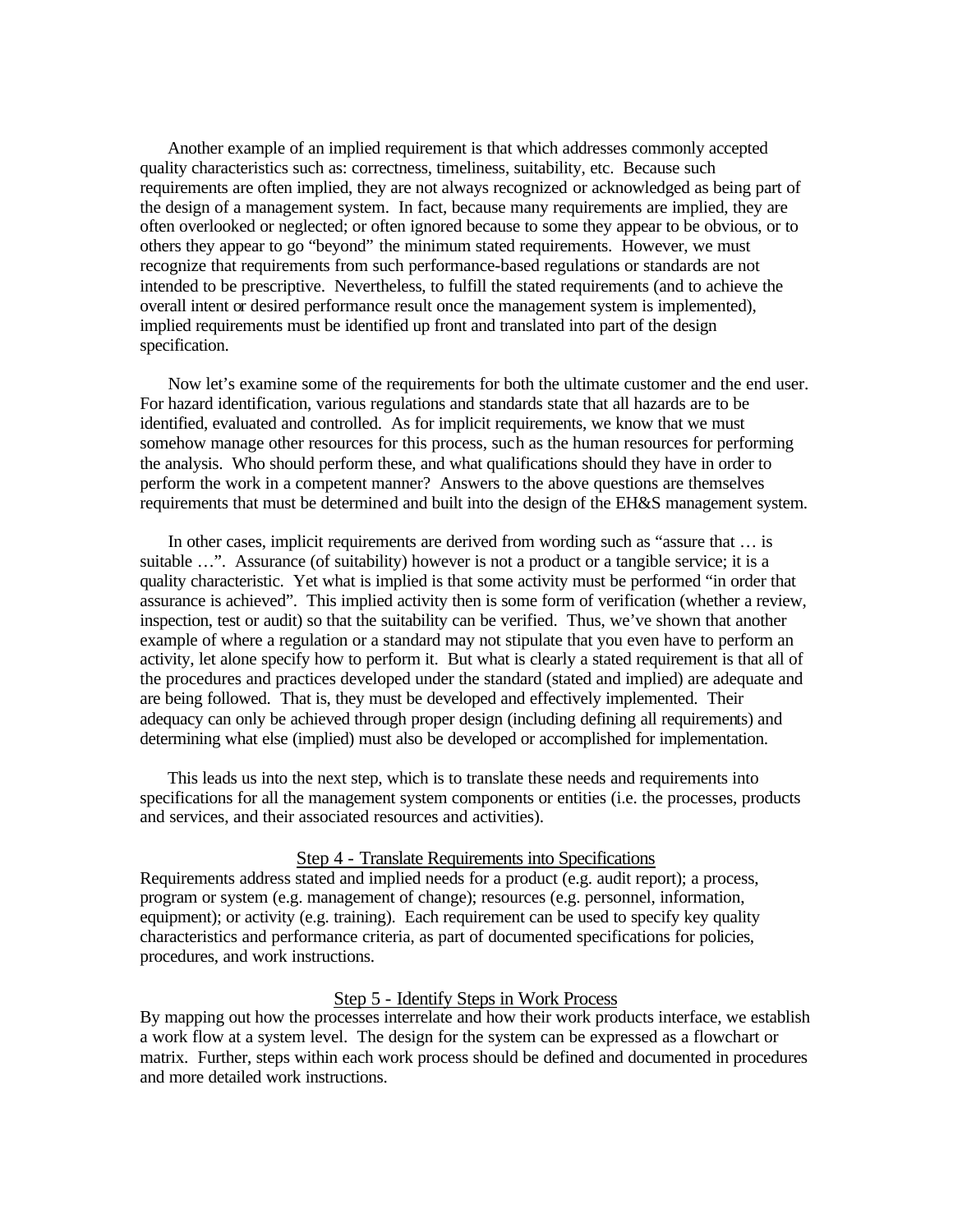## Step 6 - Select Measurements

Certain processes and their products, resources or activities, have certain requirements placed on them that require measurement and monitoring of quality characteristics and performance. For example, certifications of critical equipment, EH&S performance targets, and qualifications of personnel all have criteria that must be established to determine a variety of quality measures (e.g. effectiveness, timeliness, compliance, competence, technical integrity). Each of these criterion affect EH&S performance and must be defined within the specifications.

### Step 7 - Determine Process Capability

Having defined the management processes and all the requirements for each component or entity, the capability of the process must be determined. For example, given the design of the auditing process, an organization must determine whether it is capable of fulfilling its expectations in terms of qualified personnel, frequency of audits, or workload from the findings of the audits. If not, resource allocation becomes an important consideration. Then too, awareness, training and competence of personnel must be considered to make a process function. Each of these considerations in turn should have their own processes defined so that the overall system will operate effectively. At any point in the management system, inadequacy of a single process may degrade the whole EH&S risk management system, possibly resulting in an incident.

## Step 8 - Evaluate Results

Measuring results of each individual management process is key to achieving overall effectiveness of the management system and therefore achievement of EH&S performance objectives. Much has been written about using proactive measures or leading indicators, rather than relying on reactive measures and lagging indicators. Processes to measure, monitor and evaluate the quality of entities and all aspects of performance using defined criteria must be designed into the management system itself to ensure their success and continual improvement.

### Step 9 - Recycle

Once you have defined all the requirements and have a management system in place for fulfilling these requirements, then you are managing the quality of all entities – quality of the management system overall, quality of the inputs and outputs, quality of the resources and activities. And since you are managing the quality of all aspects of the EH&S management, you are actually managing EH&S performance, since controlling all hazards and their risks is a matter of controlling the quality of all processes that create the risks and those that control the risks. The use of the PDCA cycle model provides for a built-in recycle loop to continually improve through corrective and preventive actions.

## **SUMMARY**

This paper has:

- 1. Discussed the concept of a process and demonstrated its broad use in industrial processes, and their supporting management processes;
- 2. Described what a management system is and what it is intended to do;
- 3. Explained the importance of the design process in developing a management system and the benefits of documenting the design;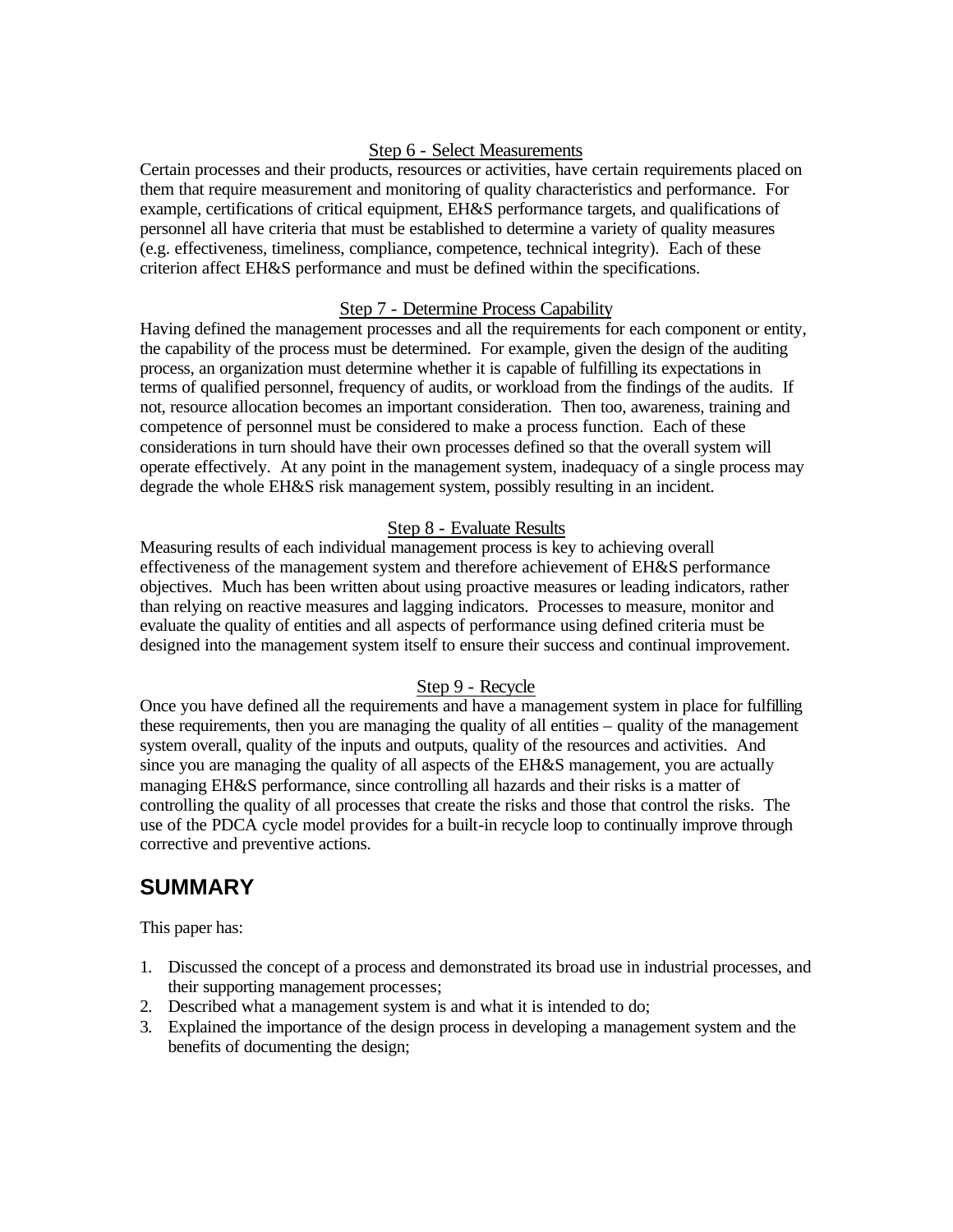- 4. Presented a management system design approach based on quality management principles of the "process approach" and Plan-Do-Check-Act life cycle for continual improvement;
- 5. Demonstrated the application of the design approach to EH&S management systems; and
- 6. Presented examples of the higher level designs for three key processes for managing EH&S performance, namely: hazard identification and risk assessment, emergency response, and incident investigation.

# **CONCLUSIONS**

- 1. You can expect that performance-based regulations and standards will not to tell you how to do everything, because they are purposely intended to define "what" must be done, but not necessarily "how" it should be done.
- 2. You can expect to achieve your EH&S performance objectives (i.e. reducing risks) once you define, and then meet, the requirements for all resources and activities of all the interrelated processes within the EH&S management system.
- 3. You can define every entity of the EH&S management system that is produced or accomplished in terms of a process.
- 4. You can consider realization, utilization, evaluation and improvement as the processes for managing the continual improvement life cycles of all entities, where their output, product, or result is performance.
- 5. You can consider the EH&S management system as a product, in its own right, subject to quality management throughout its own life cycle. It must be designed, developed, implemented, maintained, and continually improved. Design is the key to an effective EH&S management system. A systematic approach, or design process, is required to ensure that stated and implied requirements are defined and satisfied. Conversely, inadequately designed management systems are subject to failures that will eventually lead to incidents.

## **BIBLIOGRAPHY**

- BSI (British Standards Institution) *Occupational health and safety management systems – Guidelines for the implementation of OHSAS 18001*. OHSAS 18002:2000. London: BSI, 2000.
- BSI (British Standards Institution) *Occupational health and safety management systems – Specification*. OHSAS 18001:1999. London: BSI, 1999.
- CCPS (Center for Chemical Process Safety of the American Institute of Chemical Engineers) *Guidelines for Auditing Process Safety Management Systems*. New York: AIChE/CCPS, 1993.
- ILO (International Labour Organization) *ILO Guidelines on Occupational Safety and Health Management Systems (ILO/OSH 2001).* Geneva: ILO, June 2001.
- ISO (International Organization for Standardization) *Environmental management systems – Specification with guidance for use*. ISO 14001:1996. Geneva: ISO, 1996.

ISO (International Organization for Standardization) *Quality management systems –*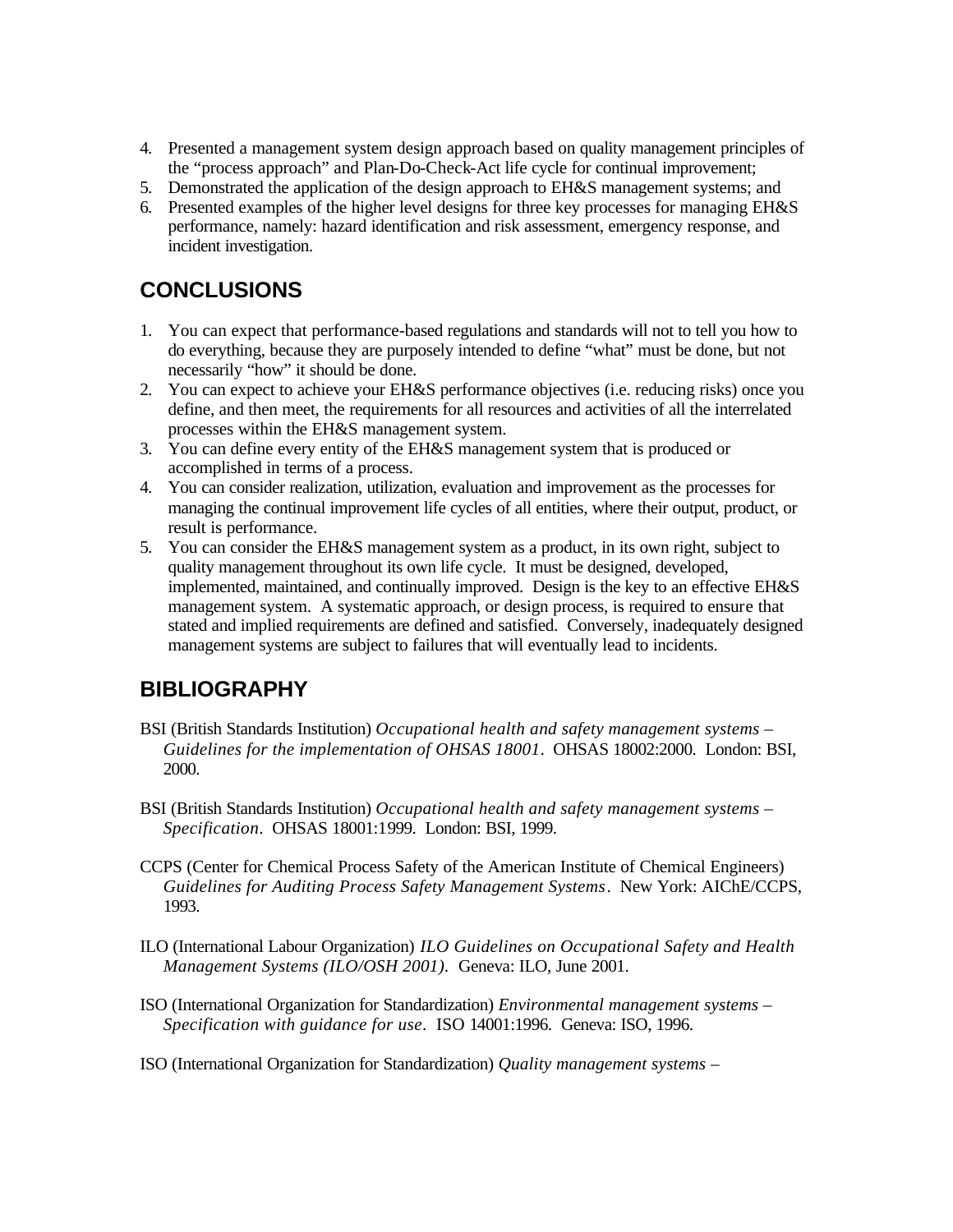*Fundamentals and vocabulary*. ISO 9000:2000. Geneva: ISO, 2000.

- ISO (International Organization for Standardization) *Quality management systems – Requirements*. ISO 9001:2000. Geneva: ISO, 2001.
- Jones, David A., "ISO 9000: A Framework for Integrating Safety, Health & Environmental Management Systems," *28th Annual Loss Prevention Symposium*, AIChE, Atlanta, Georgia, April 1994.
- Jones, David A., "Process Mapping An Effective Tool for Integrating Total Quality Risk Management Systems for Environment, Health & Safety," *International Conference and Workshop on Process Safety Management and Inherently Safer Processes*, CCPS/AIChE, Orlando, Florida, October 1996.
- MacDonald, John and John Piggott, *Global Quality: The New Management Culture*, Pfeiffer & Co., 1993. (Deming quote)
- OSHA (U.S. Occupational Health and Safety Administration) "Process Safety Management of Highly Hazardous Chemicals", 29 *Code of Federal Regulations*, Section 1910.119, February 26, 1992 (OSHA's PSM Standard).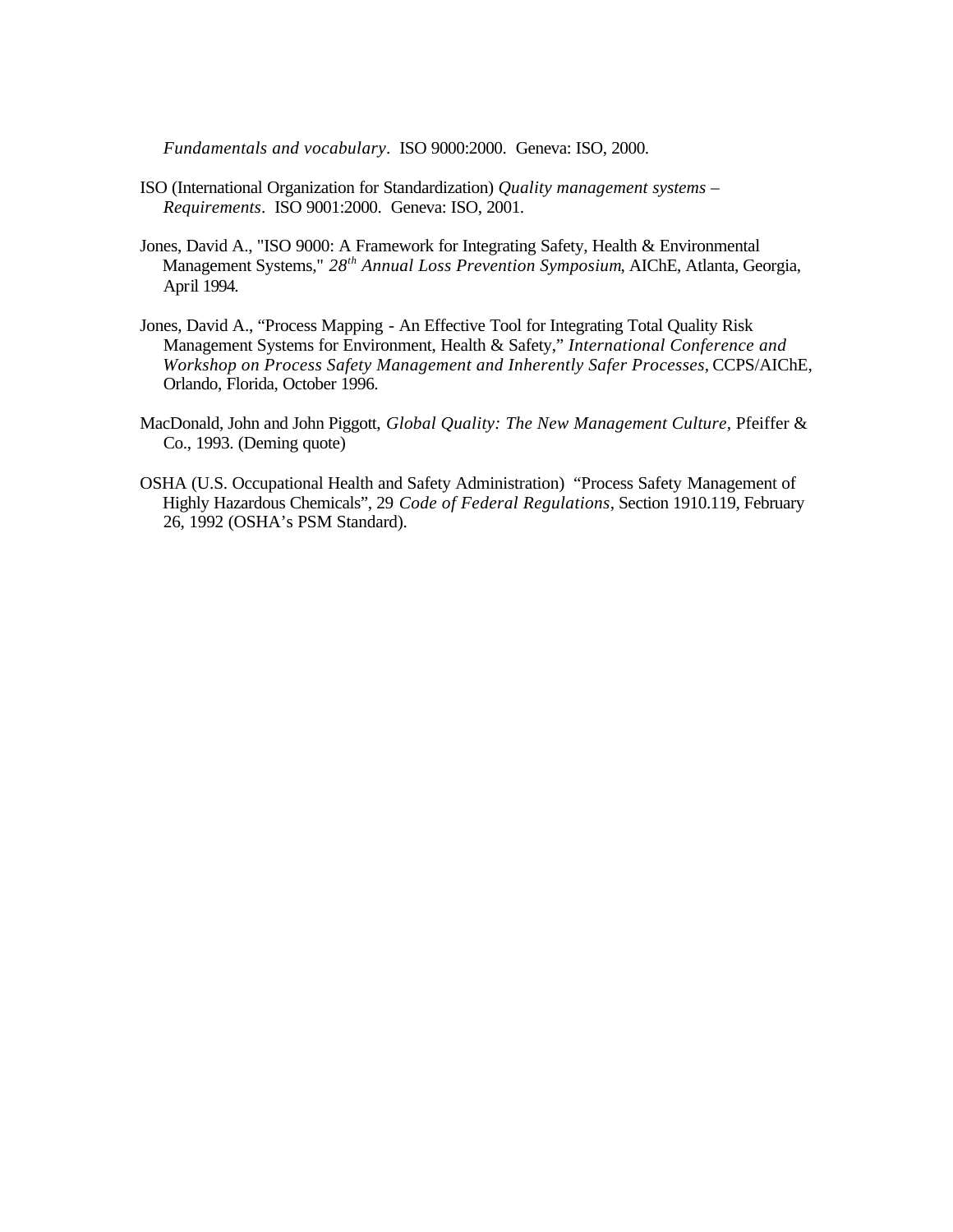# **Illustrations**



**Exhibit 1. A process is a set of interrelated resources and activities which transforms inputs into outputs.**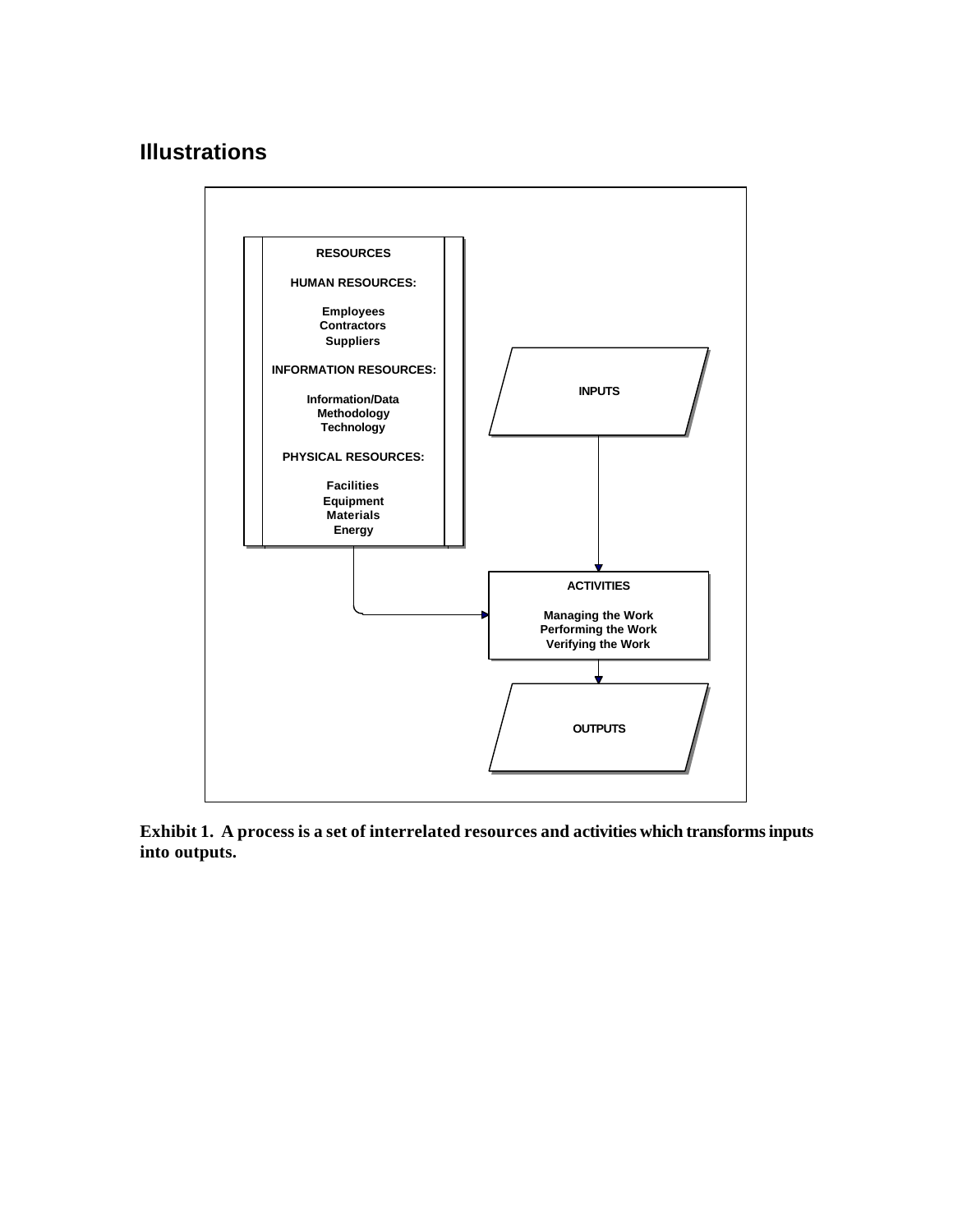

**Exhibit 2. The Plan-Do-Check-Act life cycle includes four processes and their outputs.**



**Exhibit 3. EH&S hazards and risks are identified and assessed** *before* **an incident.**